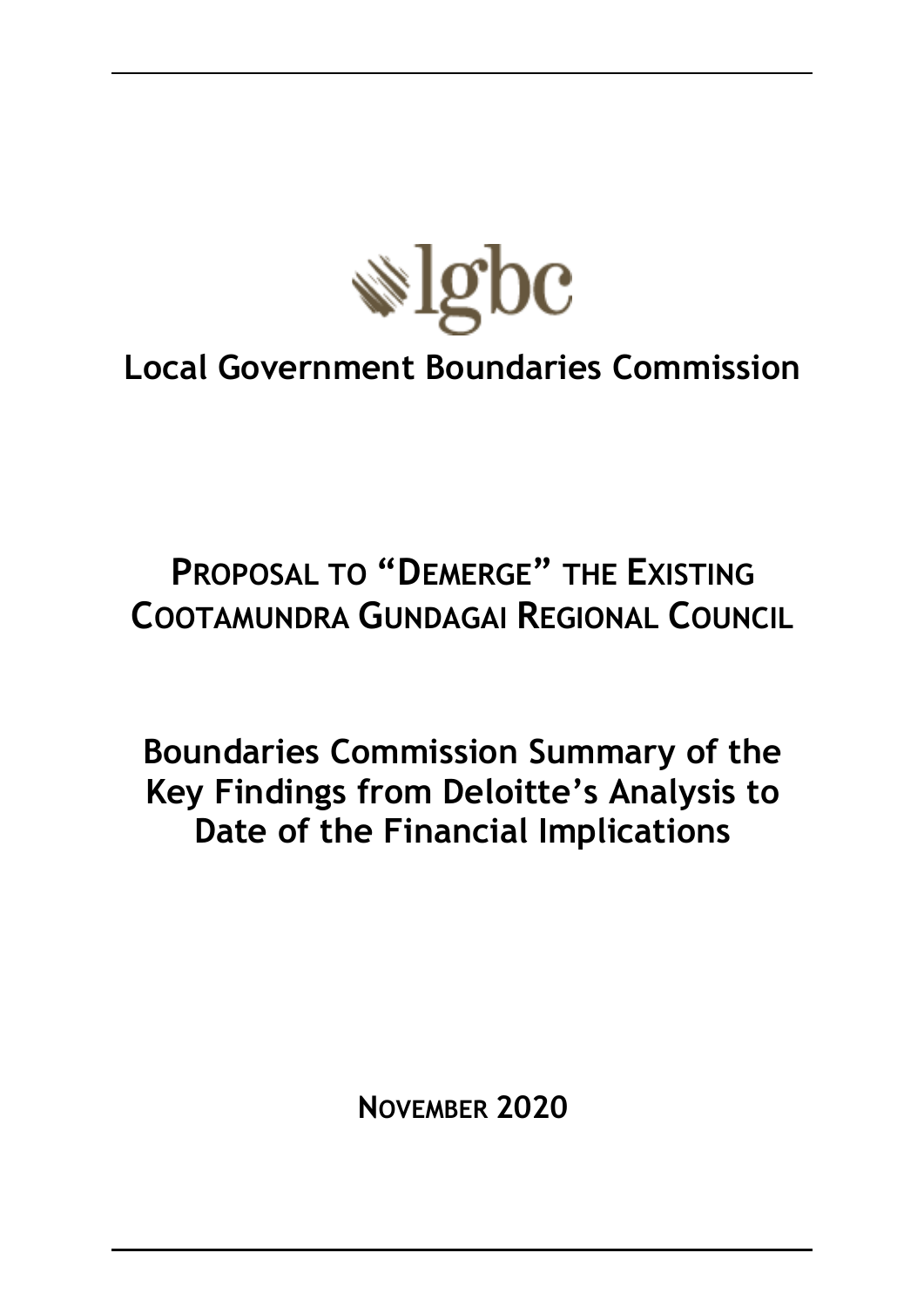## **1. BACKGROUND**

In February 2020, the Minister for Local Government referred to the Boundaries Commission a proposal that would, in effect, "demerge" the Cootamundra Gundagai Regional Council (CGRC) into the two local government areas that existed prior to the 2016 merger.

In examining any proposal for a change in local government boundaries, the *Local Government Act 1993* requires the Boundaries Commission to have regard to a number of specified "factors". One of those factors (section 263(3)(a) of the Act) is -

"the financial advantages or disadvantages (including the economies or diseconomies of scale) of any relevant proposal to the residents and ratepayers of the areas concerned".

To assist in its consideration of this factor, the Commission engaged Deloitte Touche Tohmatsu to provide advice on the financial implications of the proposal. Details of the scope of the advice were set out in the Commission's 16 July media release available at [www.olg.nsw.gov.au/lgbc.](file:///C:/Users/samuir/AppData/Local/Microsoft/Windows/INetCache/Content.Outlook/RSRUCTDE/www.olg.nsw.gov.au/lgbc)

# **2. THIS DOCUMENT**

Deloitte's report to the Commission is not yet finished. However the Commission is releasing this summary of what it considers to be the key findings and observations from Deloitte's work to date, so that residents and ratepayers might have a better understanding of the financial advantages and disadvantages of the proposal ahead of the public inquiry sessions commencing 25 November and the close of written submissions on 4 December. The key findings and observations are based on Deloitte's analysis of information obtained from the Cootamundra Gundagai Regional Council and other sources, discussions with Council staff and Deloitte's own understanding of the issues involved.

#### *The contents of this summary should not be seen as representing the Commission's view on the financial advantages or disadvantages of the proposal.*

In examining the section 263(3)(a) factor and the demerger proposal in general, the Commission will consider all sources of information, including written submissions from residents and ratepayers, oral presentations at the public inquiry sessions, the final Deloitte report, benchmarking data compiled by the Office of Local Government, etc.

# **3. COOTAMUNDRA GUNDAGAI REGIONAL COUNCIL**

## **Current Position**

- Since the 2016 merger of the former Cootamundra and Gundagai Councils into the CGRC, there has been some level of organisational integration including ICT systems and some back-office functions. However CGRC still effectively operates with a team in Cootamundra and a team in Gundagai and maintains the pre-merger footprint of service centres, depots and assets primarily due to geographical constraints.
- Since the merger, CGRC has delivered a range of community projects enabled by merger grant funding, as well as c.\$41m in infrastructure investment across both Cootamundra and Gundagai.
- CGRC has addressed the need for sustainability of the Water Fund and Sewer Fund via increases in fees and charges to offset increasing maintenance costs and to partially fund major upgrade works in the Cootamundra water supply and Gundagai sewer supply networks.
- CGRC's current priority and focus is on immediate budget repair and short-term liquidity challenges in the General Fund. While prevented from pursuing a Special Rate Variation (SRV) due to the rate path freeze under the Act, CGRC has recently harmonised rates and is pursuing a SRV from FY22. CGRC is also currently pursuing various operating cost savings initiatives to support more immediate financial improvement in the General Fund.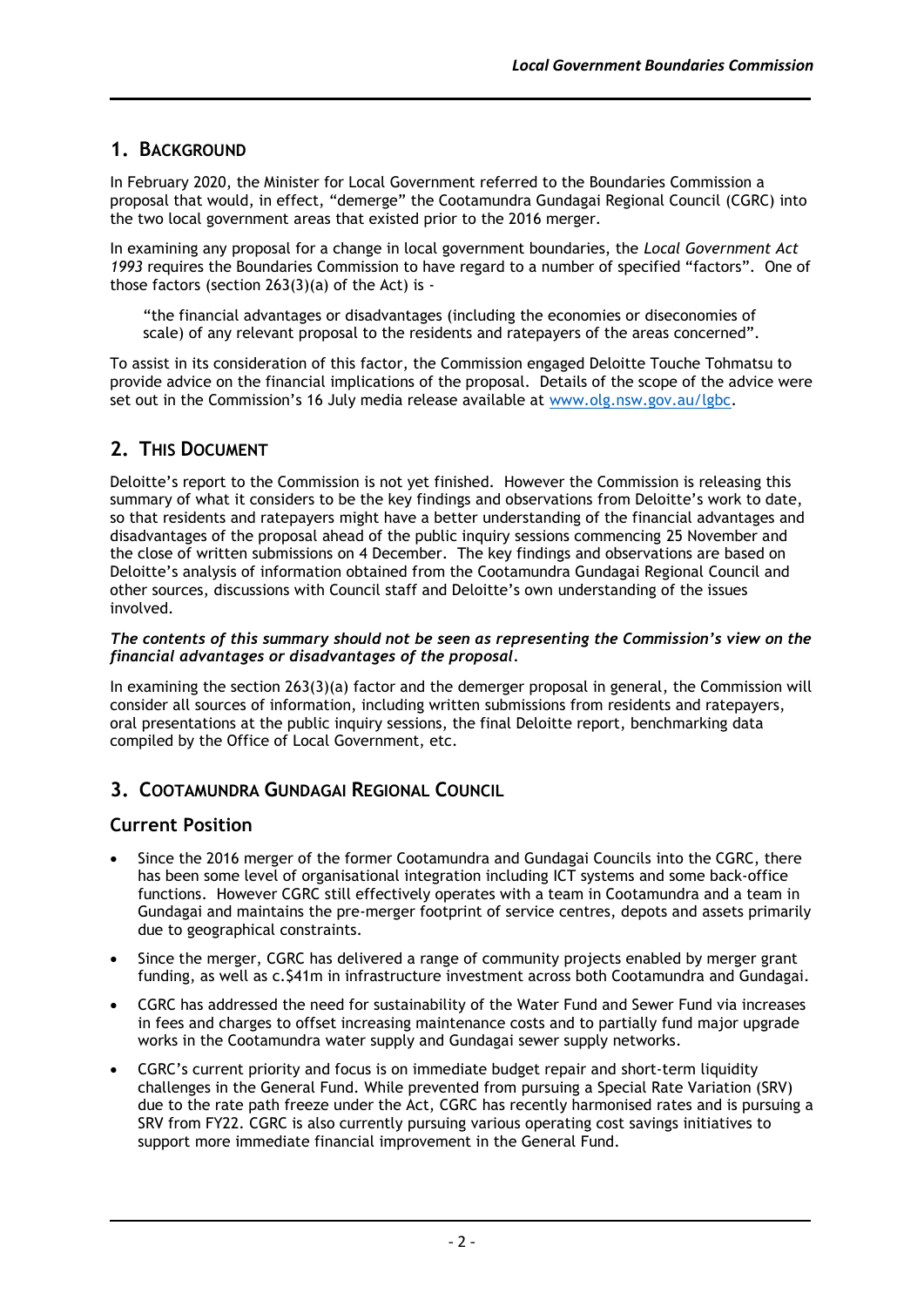- The recent rate harmonisation resulted in a \$0.3m shift of rate revenue from ratepayers in the former Gundagai Shire area to those in Cootamundra. Comparison to peer councils in the Large Rural category indicate CGRC's rates today are below average.
- Since the merger, approximately \$41.5m has been invested in new infrastructure projects and asset renewal which has largely been funded by merger grants and reserves. The infrastructure backlog of \$26.1m reported in FY19 is expected to reduce following completion of current upgrade works in the Water Fund and Sewer Fund.

## **Overview of CGRC's Financial Performance (FY17 to FY20)**

- CGRC's FY20 financial statements are not yet available. Deloitte's analysis of FY20 financial performance is based on draft general ledger data provided by CGRC.
- CGRC has reported a cumulative operating deficit of \$3.1m in the 4-year period since the merger, after the receipt of \$21.0 of merger grant funding to support the integration and investment in infrastructure and community projects.
- Year on year, CGRC's operating result has fluctuated due to:
	- $\circ$  The timing of receipt of recurring operating grants, including advance payment of Financial Assistance Grants
	- o One off capital grants received for storm damage recovery, various Stronger Country Communities Fund projects and the new Gundagai Sewer Treatment Plant (in process)
	- $\circ$  Timing of delivery of grant funded projects, including community-owned projects managed by CGRC
	- o Variations in the value of RMCC contract revenue based.
- The cumulative operating deficit position appears to be driven by growth in CGRC's cost base against a relatively stable own source revenue base, noting that rate revenue has been subject to the rate path freeze.

| \$m\$                                             | <b>FY17</b> | <b>FY18</b> | <b>FY19</b> | <b>FY20</b>  | 4 Yr    |
|---------------------------------------------------|-------------|-------------|-------------|--------------|---------|
|                                                   |             |             |             | <b>DRAFT</b> |         |
| Rates and Annual Charges                          | 12.9        | 12.3        | 12.9        | 13.0         | 51.4    |
| User Fees and Charges                             | 6.6         | 6.1         | 8.6         | 8.1          | 29.4    |
| <b>Other Revenue</b>                              | 2.5         | 2.0         | 2.0         | 1.9          | 8.9     |
| <b>Operating Grants</b>                           | 16.8        | 8.6         | 12.0        | 8.4          | 45.5    |
| <b>Capital Grants</b>                             | 9.9         | 2.3         | 7.3         | 3.5          | 23.0    |
| Other Income                                      |             |             |             |              |         |
| Net gain from the disposal of assets              | 0.0         | 0.5         | 0.0         | 0.0          | 0.0     |
| Revenue                                           | 48.6        | 31.8        | 42.8        | 34.9         | 158.2   |
| <b>Employees</b>                                  | (12.1)      | (12.5)      | (12.4)      | (12.7)       | (49.7)  |
| Materials                                         | (9.6)       | (13.4)      | (12.5)      | (14.7)       | (50.2)  |
| Depreciation                                      | (9.3)       | (8.1)       | (8.9)       | (9.2)        | (35.5)  |
| Other                                             | (5.7)       | (3.6)       | (3.8)       | (3.7)        | (16.7)  |
| Non-operating expenses                            |             |             |             |              |         |
| Net Losses from the disposal of assets            | 0.0         | 0.0         | (0.8)       | 0.0          | (0.8)   |
| Revaluation decrement / impairment of IPP&E       | (6.9)       | (1.3)       | 0.0         | 0.0          | (8.2)   |
| Expenses                                          | (43.6)      | (38.9)      | (38.5)      | (40.3)       | (161.2) |
| <b>Net Operating Result</b>                       | 5.1         | (7.1)       | 4.3         | (5.4)        | (3.1)   |
| <b>Net Operating Result before Capital Grants</b> | (4.9)       | (9.4)       | (2.9)       | (8.9)        | (26.0)  |
|                                                   |             |             |             |              |         |
| Operating Performance Ratio (%)                   | 5%          | $-30%$      | -6%         | $-28%$       |         |
| Own Source Revenue (%)                            | 45%         | 65%         | 54%         | 66%          |         |

#### **Figure 1: CGRC Operating Result Summary (FY17 to FY20)**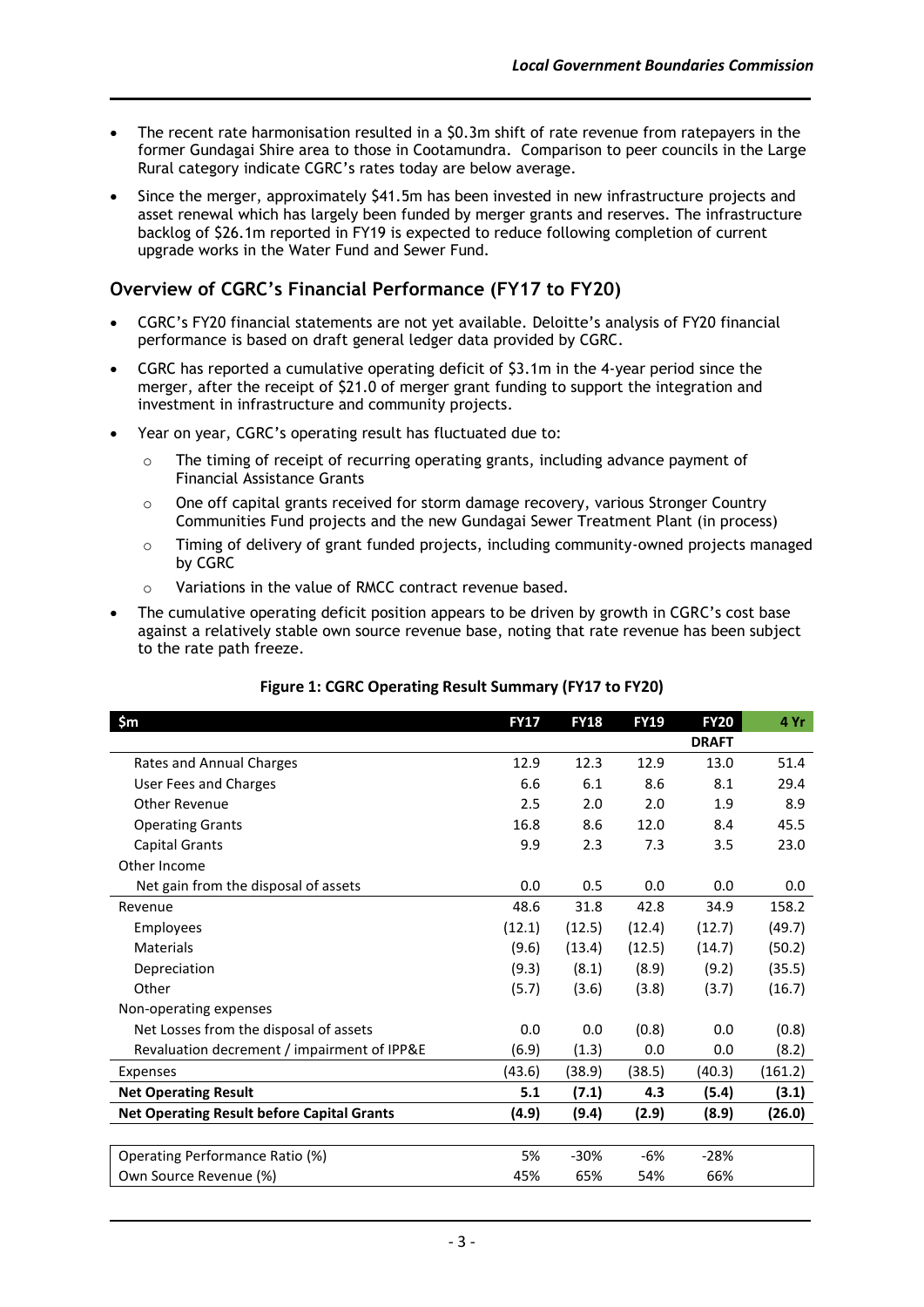Notes:

- FY17 reflects a 13.5 month period from 13 May 2016 to 30 June 2017.
- FY20 financial performance data is draft only and are therefore subject to change.
- Operating Performance Ratio measures how well local councils contain expenses within revenue. The benchmark set by the Office of Local Government (OLG) for the ratio is greater than 0%.
- Own Source Revenue measures a council's fiscal flexibility and the degree to which it relies on external funding sources such as operating grants and contributions. The benchmark set by OLG for the ratio is greater than 60%.

# **CGRC's Cost Base**

- To date, CGRC has not realised economies of scale or net cost savings as a result of the merger.
	- $\circ$  After incurring higher costs in FY17 due to the merger process, CGRC's cost base has grown to be approximately 22% higher than the aggregate cost base of the former Gundagai and Cootamundra Councils (adjusting for inflation impacts). Factors contributing to this cost growth include:
		- A larger and higher cost organisation structure, with any executive-level consolidation savings realised on merger reinvested into other new roles
		- Higher costs of maintenance within the Water Fund and Sewer Fund
		- Higher materials and contracts costs, that are partly attributable to delivery of community projects (grant funded) and RMCC contract works
		- Higher depreciation rates applied to road infrastructure to align to industry standards.
- In relation to CGRC's organisation structure:
	- o The current approved structure is 163 FTE which is approximately a 19 FTE (net) increase (+12%) on pre-merger levels. There were minimal FTE reductions as a result of the merger (1 FTE), and there has been subsequent resource investment in project management, higher regulatory and quality requirements of a larger organisation and insourcing planning and surveying capability.
	- o In 2018 CGRC implemented its current leadership structure, consisting of a General Manager, a Deputy General Manager and 10 Managers, in an effort to better manage council operations across a large geographic area. The structure duplicates key operational roles in each of Cootamundra and Gundagai.
	- o The average cost per employee has increased since the merger due to:
		- annual award increases under the Act
		- **•** progression of employees through award salary bands under the Act
		- **E.** alignment of management salary structures between Cootamundra and Gundagai, which resulted in an uplift in the average rates for Cootamundra management staff
		- employment of consultants to assist with implementation of capital and community projects
		- the recruitment of new, specialised roles due to the investment in organisation capability to cater for the needs of a larger organisation, where some of this capability was previously sourced via external service providers.

## **CGRC's Long Term Financial Plan**

- CGRC's Long Term Financial Plan 2021 2030 (LTFP) reflects budget repair priorities to improve CGRC's consolidated operating result across the 10-year forecast period. LTFP forecasts at a fund level show:
	- $\circ$  The Water Fund and Sewer Fund to return to operating surpluses before capital grants in FY21. The Water Fund and Sewer Fund are assumed to have been 'reset' to sustainable levels as a result of increased and harmonised fees and charges implemented in FY20.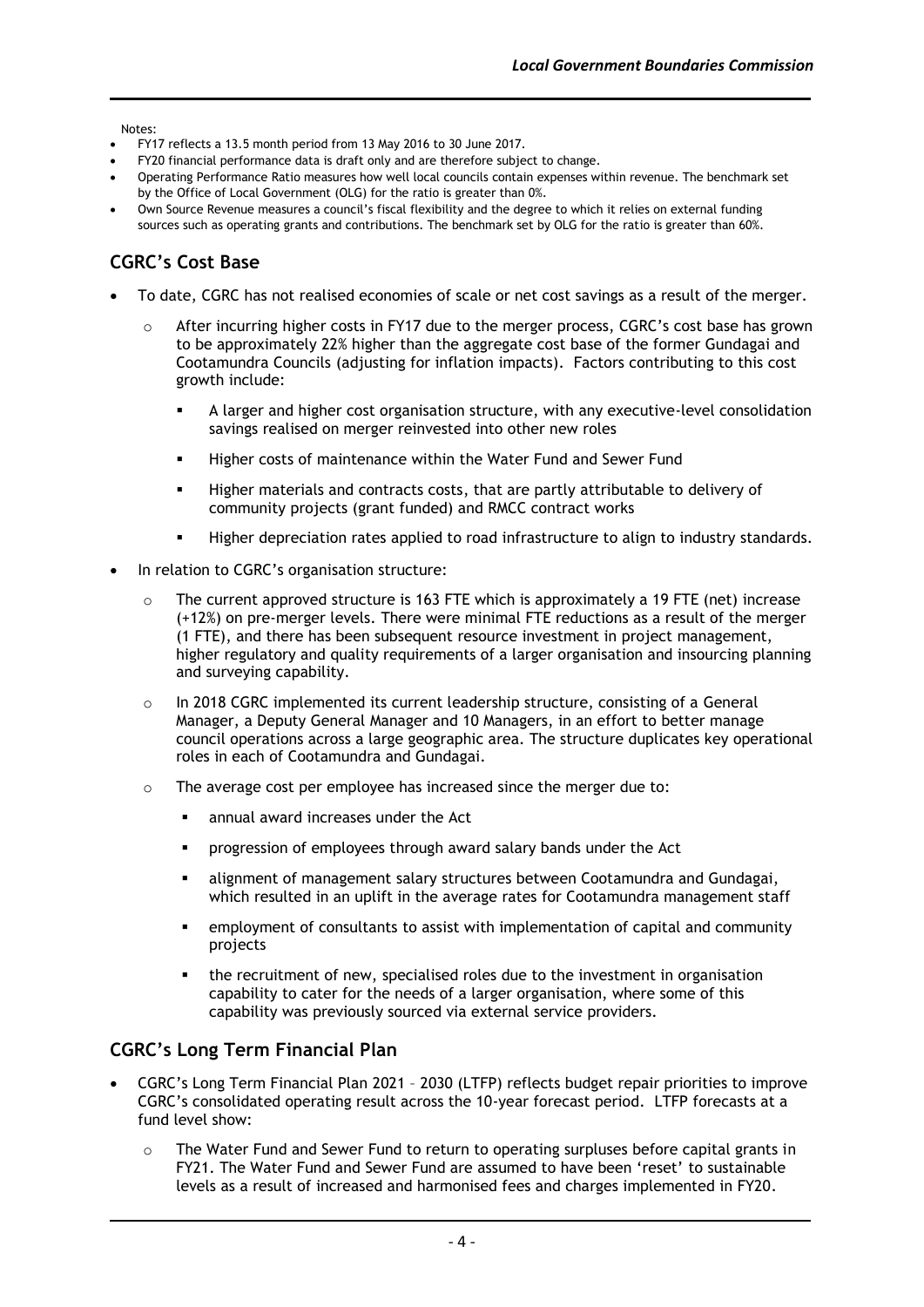- $\circ$  The General Fund to continue incurring operating deficits before capital grants (albeit reducing) throughout the 10-year period notwithstanding the assumed implementation of key budget repair initiatives including: (i) implementation of an SRV from FY22 and (ii) annual operating cost savings (\$3.1m) from FY21.
- $\circ$  CGRC is currently working through its SRV strategy to determine the quantum and timing of the potential SRV from FY22. The current proposed approach is a 52% SRV in aggregate, to be applied over three years.
- With ongoing General Fund operating deficits forecast throughout the 10-year period, further operating cost savings may be necessary to deliver breakeven operating performance and therefore General Fund financial sustainability.
- In addition to the SRV and operating cost savings, CGRC's ability to achieve financial sustainability targets will also depend on:
	- o Securing operating grants at historical levels or above
	- o Securing additional RMCC contract or other external works income
	- $\circ$  Continuing to capitalise c.30% of infrastructure team employee costs.
- CGRC's ability to achieve financial improvement targets may be constrained by i) the geographic spread of services and community, ii) the age and condition of infrastructure, particularly in a scenario where the backlog increases due to financial constraints, and iii) the need for stronger alignment of community stakeholders on financial sustainability objectives and urgency of improvement actions.
- The LTFP indicates unrestricted cash balances could be depleted within 3 years if annual operating cost savings and proposed SRV are not achieved as planned. Unrestricted cash at 30 June 2019 was \$3.4m. With FY20 financial statements not yet available, it is not possible to assess how CGRC's current unrestricted cash position might impact the LTFP forecast cash position.

## **4. DEMERGER CONSIDERATIONS**

#### **Demerger Costs**

- A demerger of CGRC will result in one-off costs being incurred to separate the former Cootamundra and Gundagai councils which, in the absence of specific third party funding, would need to be borne by the community.
- The one-off costs which are likely to be incurred include but are not limited to: project resources to support transition management and community engagement, ICT system implementation costs, financial and legal adviser costs and rebranding costs. A provision for staff retraining and minor redundancy costs has also been assumed based on the principle that both councils will seek to realign their organisation structures back to pre-merger levels if a demerger were to proceed. As there has been minimal physical or asset consolidation following the merger, there are not expected to be material costs to re-establish or replace fixed assets.
- There is also expected to be additional recurring costs associated with the need to duplicate Councillor structures, estimated to be \$0.1m per annum for both Cootamundra and Gundagai. The executive leadership teams for both councils are assumed to be filled by existing roles (with GM, Deputy GM and 10 Managers). As such, no additional headcount or costs have been assumed in this regard.
- CRGC estimates the demerger costs to be \$1.75m. Based on its analysis of available benchmarks, Deloitte estimated that one-off demerger costs could be in the range of \$1.8m to \$4.2m.
- For the purpose of the demerger analysis, Deloitte has assumed the mid-point of this range of \$3.0m and that each new council would fund its own share of costs.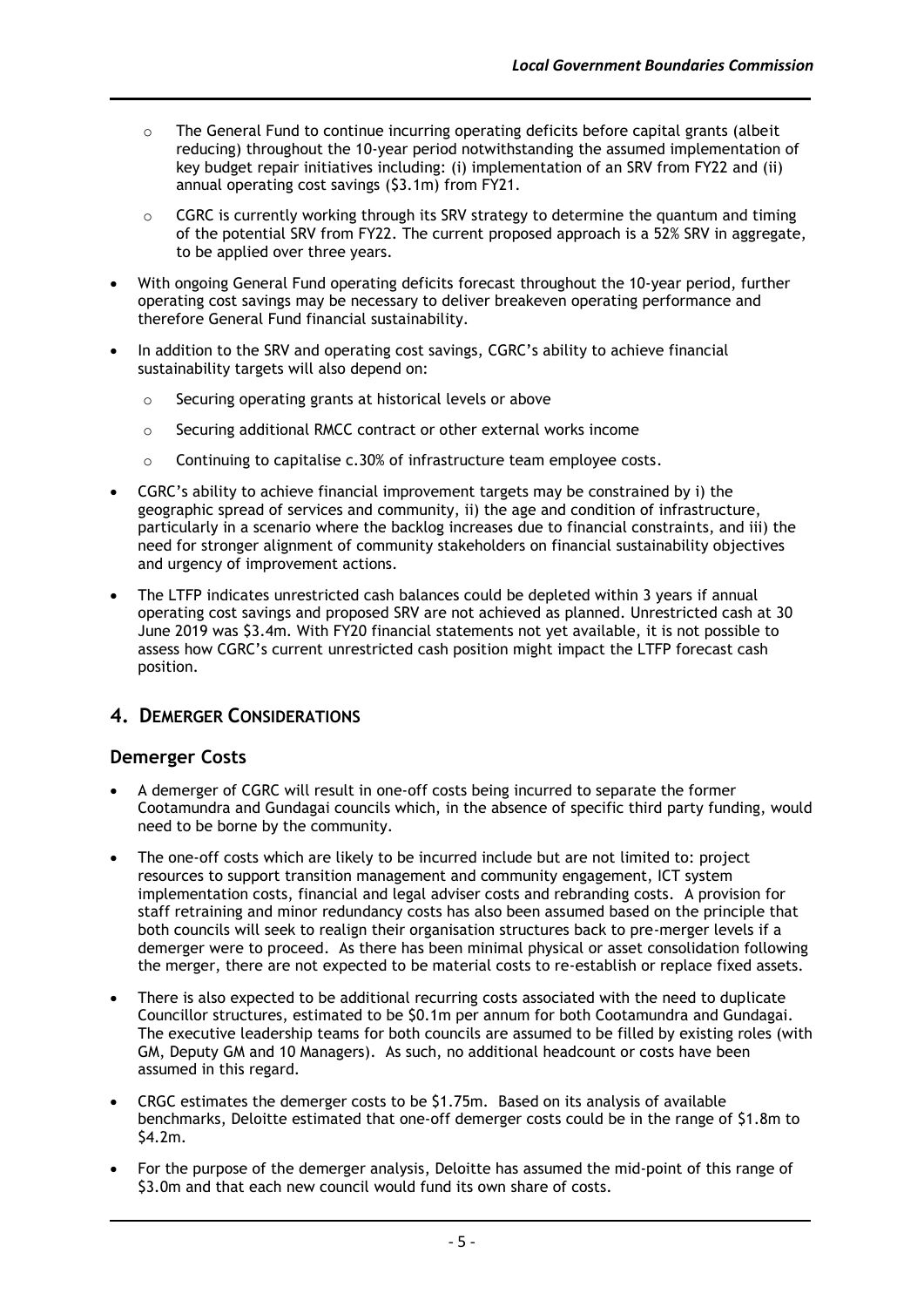• With CRGC having limited unrestricted cash resources to fund these costs, and in the absence of external funding, demerger costs will need to be borne by the community. The impact of the estimated cost on ratepayers has been presented below on a per rateable assessment basis. The ratepayer impact is more pronounced in Gundagai than Cootamundra due to its relatively smaller ratepayer base sharing the costs.

| <b>Indicative Demerger Cost Range</b> | Cootamundra |      | Gundagai |      |      |      |
|---------------------------------------|-------------|------|----------|------|------|------|
| $\mathsf{Sm}$                         | Low         | High | Mid      | Low  | High | Mid  |
| One-off separation cost               | 0.9         | 2.1  | 1.5      | 0.9  | 2.1  | 1.5  |
| Recurring costs                       | 0.1         | 0.1  | 0.1      | 0.1  | 0.1  | 0.1  |
| Rateable Assessments (No)             | 4005        | 4005 | 4005     | 2430 | 2430 | 2430 |
| \$/Rateable Assessment (\$)           |             |      |          |      |      |      |
| One-off separation cost               | 225         | 524  | 375      | 370  | 864  | 617  |
| Recurring costs                       | 25          | 25   | 25       | 41   | 41   | 41   |

#### **Figure 2: Demerger cost estimates and ratepayer impacts**

Note: Rateable Assessment numbers are per CGRCs FY20 Revenue Policy dated 25 June 2019

• The demerger cost range as presented above should be considered a high-level estimate and indicative only. The actual costs could be somewhat higher or lower depending on a range of factors including the ability of the councils to reach consensus on legal, financial and commercial separation matters, including the allocation of its cash reserves, and the financial capacity of the new councils and/or its community to fund such costs.

### **Financial Sustainability of New Councils vs "Base Case" (ie Continuing CGRC)**

- In order to assess councils' financial viability under both a Base Case and demerged scenarios, Deloitte has undertaken high level modelling to identify the estimated 'gap' to achieving a breakeven operating result before capital grants (as an indicator of financial sustainability) in FY25 (year 5). The modelling is based on CGRC's FY20 draft financial data and Long Term Financial Plan assumptions, adjusted for known changes.
- The 'gap' to achieving a breakeven result in each scenario is presented on a per rateable assessment basis in the following table in order to illustrate the potential impact on ratepayers in a demerged scenario compared to the Base Case.

#### **Figure 3: Gap to FY25 Operating Surplus before Capital Grants on a per Rateable Property Basis (\$)**

|                      | <b>F'Cast</b><br><b>Operating</b><br>Result | <b>Assessments</b> | Rateable \$/Assessment \$ variance to | <b>Base Case</b> |
|----------------------|---------------------------------------------|--------------------|---------------------------------------|------------------|
|                      | Sm                                          | No.                |                                       |                  |
| Base Case            | (0.1)                                       | 6,435              | (23)                                  |                  |
| Demerged Cootamundra | 1.2                                         | 4,005              | 292                                   | 315              |
| Demerged Gundagai    | (1.5)                                       | 2,430              | (624)                                 | (601)            |

\*Forecast Operating Result before Capital Grants in FY25 (year 5) based on high level scenario modelling

\*Number of rateable assessments is per FY20 Revenue Policy dated 25 June 2019

• The above analysis does not imply that the 'gap' can only be closed through rate increases – see later discussion.

# **5. BASE CASE (IE NON-DEMERGED) OBSERVATIONS**

The Base Case scenario indicates that in FY25, CGRC is forecast to incur an operating deficit before capital grants of \$0.1m which equates to approximately \$23 per rateable assessment. This result relies on the success of council achieving a 52% SRV and \$3.1m of cost savings in FY21. Operating cost saving initiatives for the General Fund are in progress.

The demerger scenario analysis indicates a demerger could impact Cootamundra and Gundagai ratepayers differently, with Gundagai's financial capacity less sustainable than Cootamundra's.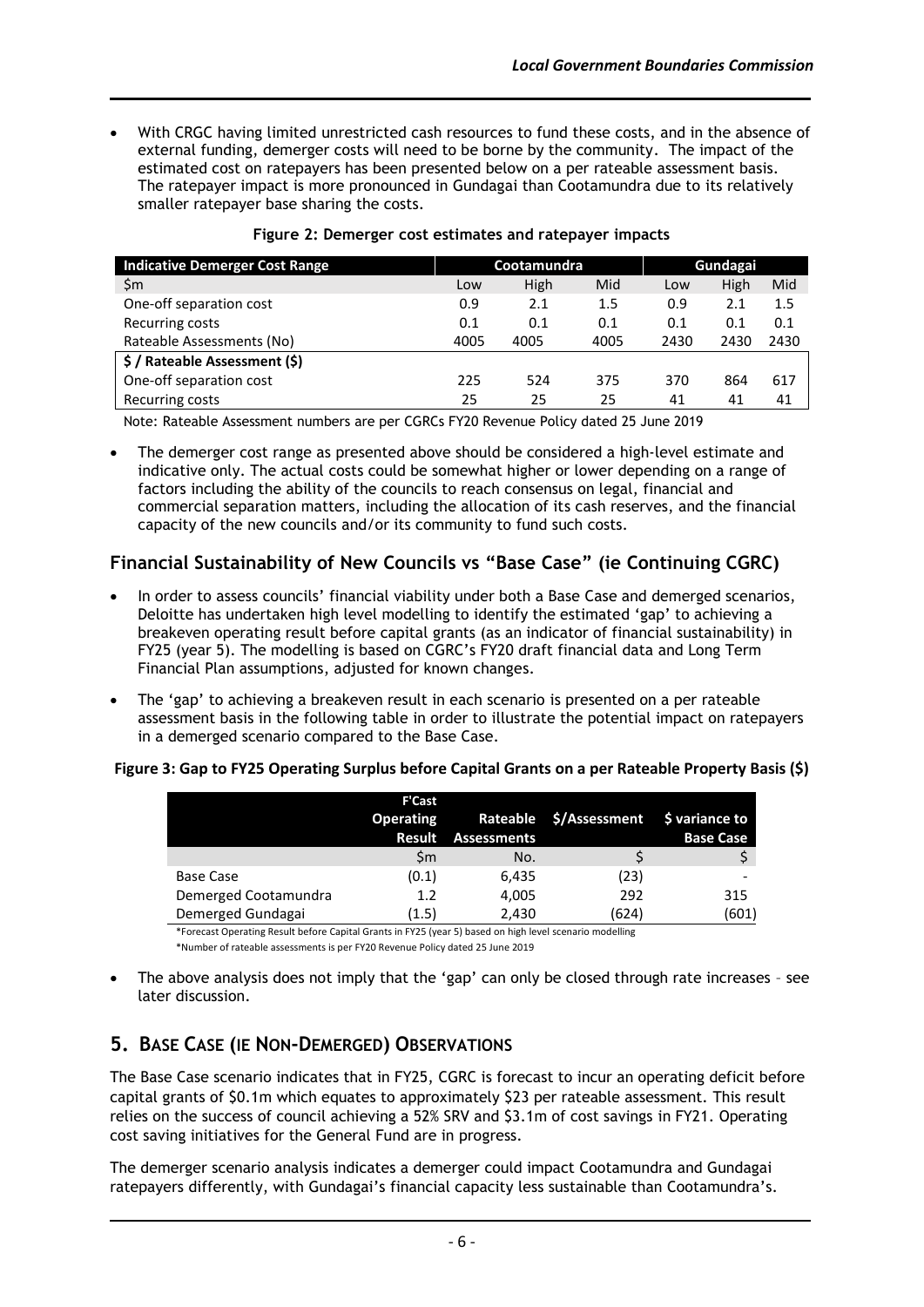## **6. COOTAMUNDRA DEMERGED SCENARIO OBSERVATIONS**

- The Deloitte analysis assumes a demerged Cootamundra would (i) implement a 52% SRV over 3 years, consistent with CGRC's current proposal and (ii) achieve annual operating cost savings of \$2.2m from FY21. The analysis shows these savings could be achieved via a return to the premerger headcount plus an 11% (\$1.1m) reduction in the remaining addressable cost base.
- The high-level scenario analysis indicates that in FY25 (year 5) Cootamundra's forecast operating surplus would be \$1.2m which equates to a \$292 surplus per rateable assessment, \$315 per rateable assessment greater than the Base Case (\$23 deficit). This indicates that Cootamundra's ability to achieve an operating surplus in the next 5 years is likely to be enhanced in a demerged scenario, and could be achieved with a lower SRV or a lower level of cost savings.
- The key factors influencing this outcome relative to the Base Case include:
	- $\circ$  Harmonisation of rates which, combined with property valuation impacts, resulted in a \$0.3m increase in rate revenue generated in Cootamundra
	- $\circ$  Cootamundra retaining all forecast RMS RMCC contract revenue, with works currently limited to Cootamundra (revenue of \$2.9m forecast in FY25)
	- $\circ$  A larger population and ratepayer base to absorb the impact of any one-off items (including demerger costs) and normal trading fluctuations.

# **7. GUNDAGAI DEMERGED SCENARIO OBSERVATIONS**

- The Deloitte analysis assumes a demerged Gundagai would (i) implement a 52% SRV over 3 years, consistent with CGRC's current proposal and (ii) achieve annual operating cost savings of\$0.9m from FY21. The analysis shows these savings could be achieved via a return to pre-merger headcount and a 9% (\$0.6m) reduction in the remaining addressable cost base.
- The high-level scenario analysis indicates that in FY25 (year 5) Gundagai's forecast operating deficit before capital grants would be \$1.5m which equates to \$624 deficit per rateable assessment, \$601 per rateable assessment lower than the Base Case (\$23 deficit). This indicates that Gundagai's ability to achieve financial sustainability in the next 5 years is likely to deteriorate in a demerged scenario, absent additional funding or further cost savings. This indicates Gundagai would need to pursue a higher SRV or deliver higher annual cost savings to be financially sustainable in this period.
- Forecast Gundagai operating deficits would likely risk cash reserves being depleted in the 5 year period, with either additional funding or scaled back capital expenditure required to maintain operating liquidity.
- The key factors influencing this outcome for Gundagai relative to the Base Case include:
	- $\circ$  Harmonisation of rates which, combined with property valuation impacts, resulted in a \$0.3m decrease in rate revenue generated in Gundagai
	- $\circ$  Less relative access to third party revenue given that RMS RMCC works in Gundagai (which is limited to one road) are currently completed by Snowy Valleys Council.
	- $\circ$  A relatively smaller population and ratepayer base that means the impact of any one-off items (including demerger costs) or other normal trading fluctuations are more pronounced when considering the impact on a per ratepayer basis.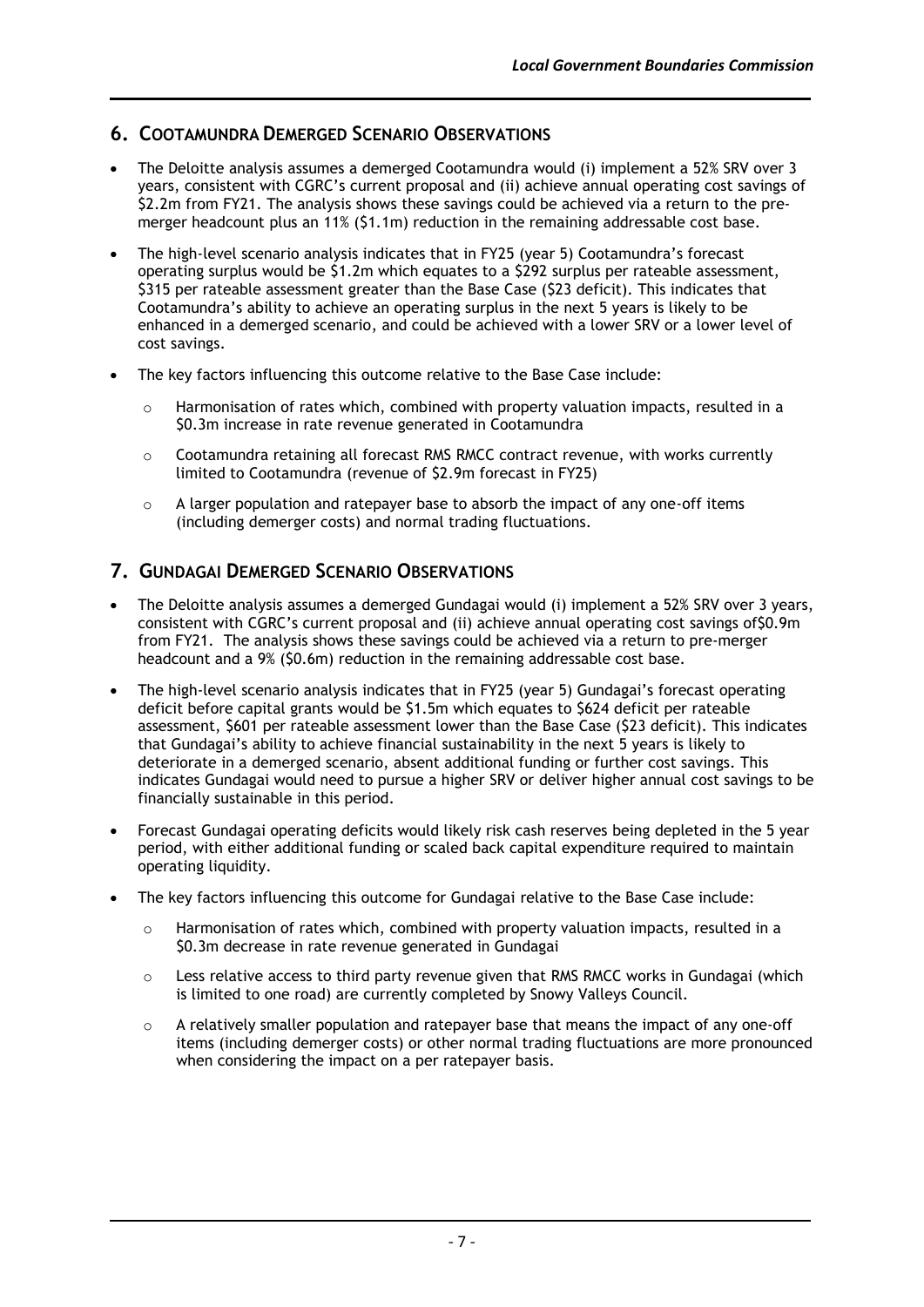# **8. PATHWAYS TO FINANCIAL SUSTAINABILITY**

- For clarity, the analysis in Figure 3 above does not represent and should not be interpreted as an intention by – or recommendation to - councils to increase rates by these amounts under the Base Case or a demerged scenario. Rather it is a comparative indicator of the demerged councils' capacity to achieve financial sustainability in that year, relative to the Base Case. The SRV within the scenarios is also an assumption that remains subject to CGRC review and decision making ahead of any application to IPART.
- In all scenarios, it is assumed that a 52% SRV is applied to all to ratepayers, and an aggregate annual operating cost savings of \$3.1m are to be achieved from FY21 (Cootamundra \$2.2m; Gundagai \$0.9m in the demerged scenario).
- However, even with these financial improvements in place, other General Fund initiatives may be required to ensure it is financially sustainable, including:
	- o Securing additional operating grants or other third part revenue streams
	- o More aggressive cost reductions which may include headcount reductions below premerger levels, implementing alternative operating or service delivery models such as outsourcing or shared service strategies, limiting non critical capital spend and general austerity measures, noting this will impact current service levels. In this regard, a demerged council may have more flexibility to achieve cost savings as a result of:
		- Removal of the minimum Rural Centre FTE constraints for Gundagai which currently apply to CGRC
		- Potential for greater alignment between Councillors, management and community in relation to service level requirements in a financially constrained environment.
- The following sections illustrate the options available to councils to achieve a breakeven operating result (before capital grants). The tables show various combinations of (i) the % SRV applied to annual rates, and (ii) additional external revenue and/or operating cost savings that would be required.

## **CGRC Base Case Sustainability Pathway**

The Base Case financial improvement strategies include a 52% SRV and \$3.1m in operating cost savings that would result in a small forecast operating deficit (before capital grants) of \$0.1m at the consolidated CGRC level.

The required SRV varies according to the level of incremental annual revenue and cost savings that can be achieved. As an example, if CGRC pursued a 25% SRV, it would require annual operating cost savings of \$5.0m-\$6.0m to achieve a consolidated operating breakeven result before capital grants.

|     | SRV required |       |       |       |  |  |
|-----|--------------|-------|-------|-------|--|--|
| \$m | 0%           | 25%   | 52%   | 75%   |  |  |
|     | (6.8)        | (5.3) | (3.2) | (1.4) |  |  |
| 1.0 | (5.8)        | (4.3) | (2.2) | (0.4) |  |  |
| 2.0 | (4.8)        | (3.3) | (1.2) | 0.6   |  |  |
| 3.1 | (3.7)        | (2.2) | (0.1) | 1.7   |  |  |
| 4.0 | (2.8)        | (1.3) | 0.8   | 2.6   |  |  |
| 5.0 | (1.8)        | (0.3) | 1.8   | 3.6   |  |  |
| 6.0 | (0.8)        | 0.7   | 2.8   | 4.6   |  |  |
|     |              |       |       |       |  |  |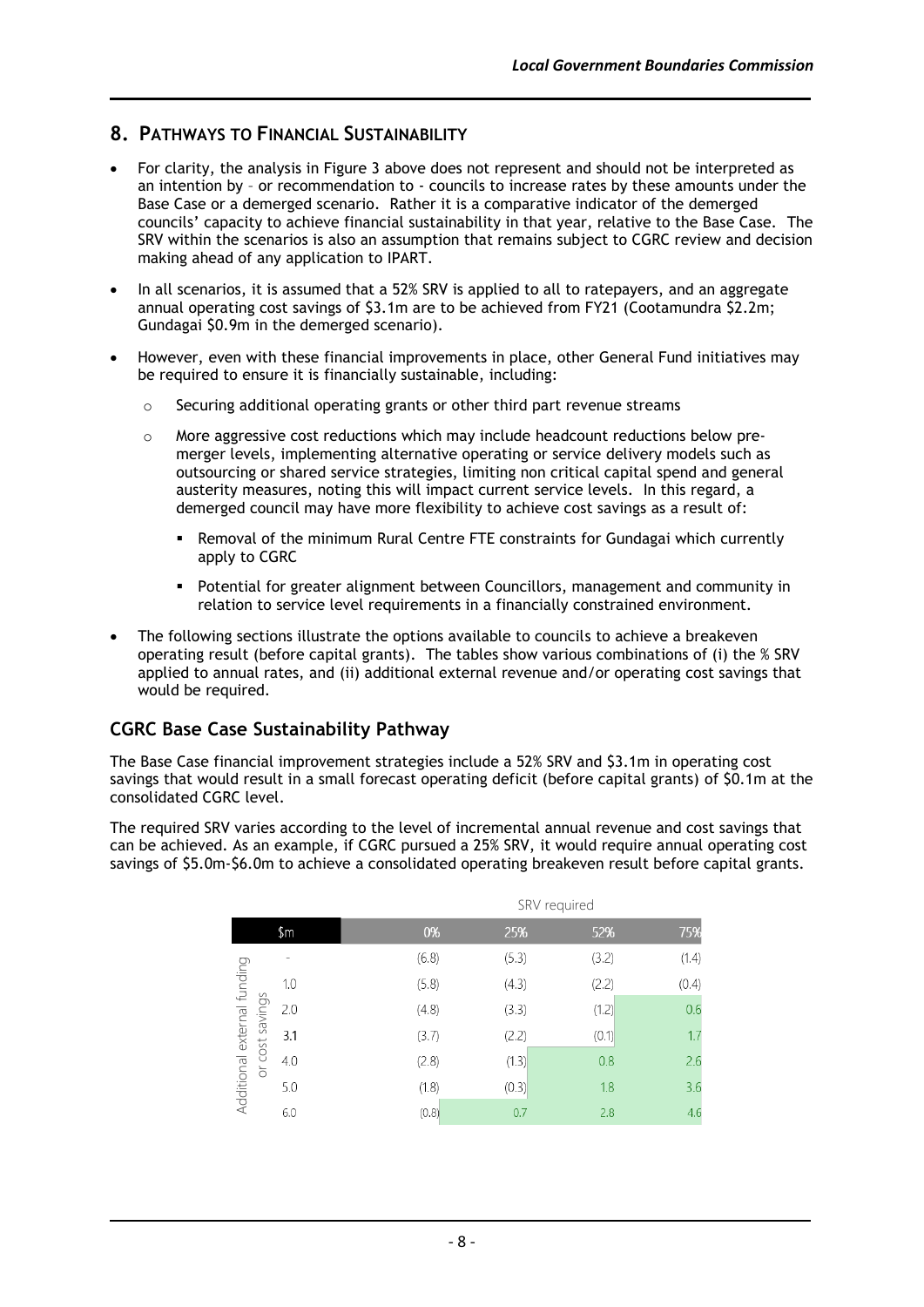## **Cootamundra Sustainability Pathway**

As an example, if Cootamundra could achieve \$2.5m in annual incremental income or operating cost savings, it would only require a 25% SRV in order to achieve a consolidated operating breakeven result before capital grants in FY25. Cootamundra's capacity as a standalone council to achieve these savings or incremental income over this period has not been tested.

| \$m | 0%    | 25%   |       | 75%                 |
|-----|-------|-------|-------|---------------------|
|     | (3.2) | (2.3) | (1.0) | 0.1                 |
| 1.0 | (2.2) | (1.3) | (0.0) | 1.1                 |
| 2.2 | (1.0) | (0.1) | 1.2   | 2.3                 |
| 3.0 | (0.2) | 0.7   | 2.0   | 3.1                 |
| 4.0 | 0.8   | 1.7   | 3.0   | 4.1                 |
| 5.0 | 1.8   | 2.7   | 4.0   | 5.1                 |
|     |       |       |       | SRV required<br>52% |

# **Gundagai Sustainability Pathway**

As an example, if Gundagai achieves the planned SRV of 52% it would require either a \$2.5m uplift in annual income from grants and third party contracts or annual cost savings in order to achieve a consolidated operating breakeven result before capital grant in FY25. This \$1.4m higher than the \$0.9m of operating cost savings included within the demerger analysis. Gundagai's capacity as a standalone council to achieve incremental income or cost savings over this period has not been tested.

|                                                   |     | SRV required |       |       |       |
|---------------------------------------------------|-----|--------------|-------|-------|-------|
|                                                   | \$m | 0%           | 25%   | 52%   | 75%   |
|                                                   |     | (3.8)        | (3.2) | (2.4) | (1.7) |
| cost savings<br>Additional external<br>funding or | 0.5 | (3.3)        | (2.7) | (1.9) | (1.2) |
|                                                   | 0.9 | (2.9)        | (2.3) | (1.5) | (0.8) |
|                                                   | 2.0 | (1.8)        | (1.2) | (0.4) | 0.3   |
|                                                   | 3.0 | (0.8)        | (0.2) | 0.6   | 1.3   |
|                                                   | 4.0 | 0.2          | 0.8   | 1.6   | 2.3   |

## **Other Key Risks and Considerations**

Under both the Base Case and demerged scenarios, a critical assumption and a key risk to financial sustainability is that operating grant funding will remain in line with average historical levels and continue to be indexed in line with the Consumer Price Index. There is no known imminent policy change that would materially reduce or increase the level of operating grant funding in the short term, however with funding allocations subject to annual review and government budgets subject to reprioritisation, this remains a risk. Equally, if either or both councils were able to secure additional operating grant funding or third party revenue, this would enhance their forecast positions.